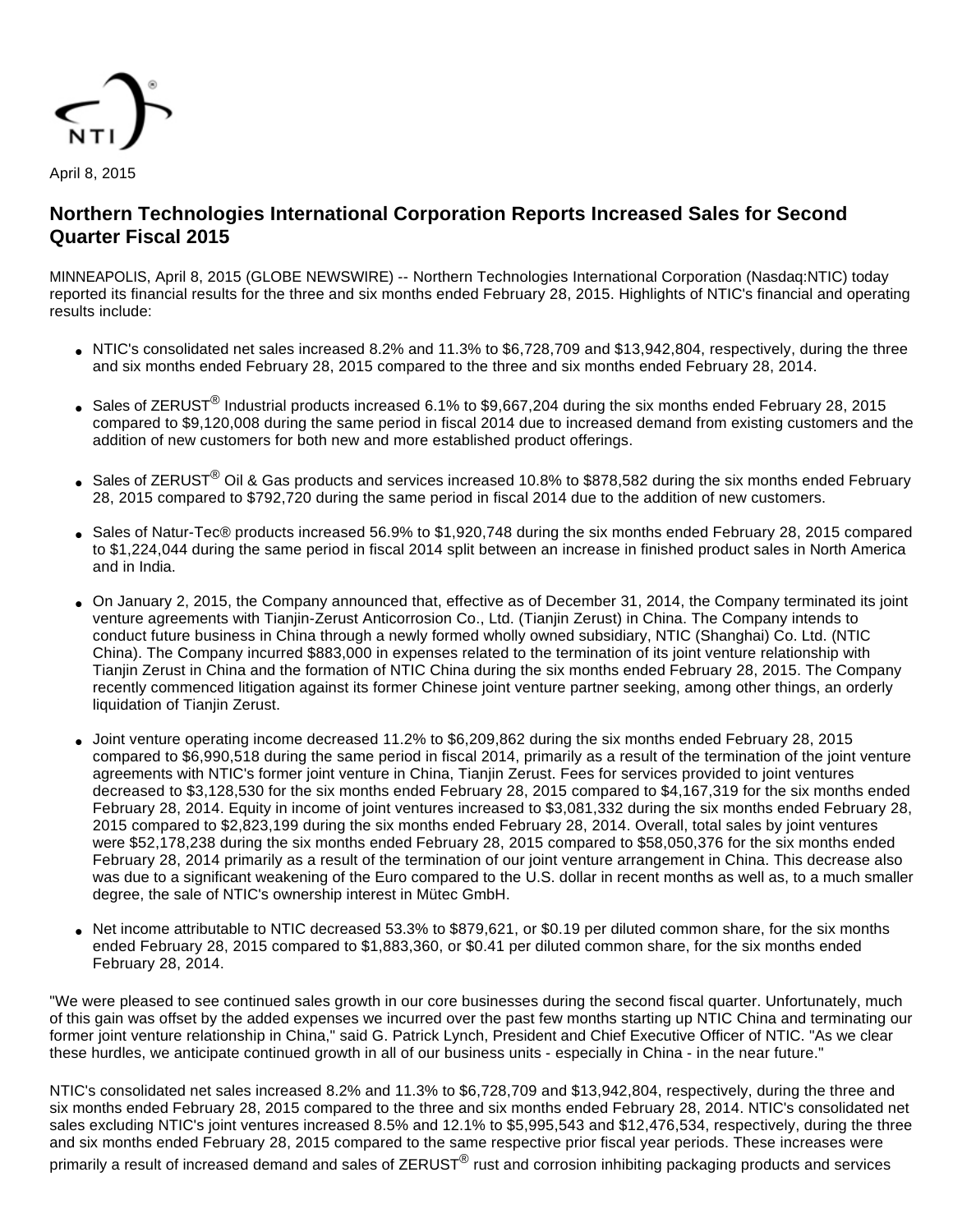and Natur-Tec® products. Net sales to joint ventures increased 6.0% and 5.1% to \$733,166 and \$1,466,270 during the three and six months ended February 28, 2015, respectively, compared to the same respective prior fiscal year periods.

The following table sets forth NTIC's net sales by product category for the three and six months ended February 28, 2015 and 2014 by segment:

|                              |         | <b>Three Months Ended</b> | <b>Six Months Ended</b>                                     |                                                   |  |  |
|------------------------------|---------|---------------------------|-------------------------------------------------------------|---------------------------------------------------|--|--|
|                              | 2015    | 2014                      | February 28, February 28, February 28, February 28,<br>2015 | 2014                                              |  |  |
| ZERUST® sales                |         |                           |                                                             | \$5,783,985 \$5,555,051 \$12,022,056 \$11,304,064 |  |  |
| Natur-Tec <sup>®</sup> sales | 944.724 | 663.957                   | 1,920,748                                                   | 1,224,044                                         |  |  |
| Total net sales              |         |                           | \$6,728,709 \$6,219,008 \$13,942,804 \$12,528,108           |                                                   |  |  |

During the three and six months ended February 28, 2015, 86.0% and 86.2% of NTIC's consolidated net sales, respectively,

were derived from sales of ZERUST<sup>®</sup> products and services, which increased 4.1% and 6.4% to \$5,783,985 and \$12,022,056 during the three and six months ended February 28, 2015, respectively, compared to \$5,555,051 and \$11,304,064 during the three and six months ended February 28, 2014, respectively, due to increased demand from existing customers and the addition of new customers. NTIC has strategically focused its sales efforts for ZERUST® products and services on customers with sizeable corrosion problems in industry sectors that offer sizable growth opportunities, including the oil and gas sector.

The following table sets forth NTIC's net sales of ZERUST<sup>®</sup> products for the three and six months ended February 28, 2015 and 2014:

|                                             | <b>Three Months Ended</b> |                       |           |        |
|---------------------------------------------|---------------------------|-----------------------|-----------|--------|
|                                             | February 28, February 28, |                       | S.        | %      |
|                                             | 2015                      | 2014                  | Change    | Change |
| ZERUST <sup>®</sup> industrial net sales    | \$4.674.429               | \$4,463,169 \$211,260 |           | 4.7%   |
| ZERUST <sup>®</sup> joint venture net sales | 733,166                   | 689,772               | 43.394    | 6.3%   |
| ZERUST® oil & gas net sales                 | 376,390                   | 402,110               | (25, 720) | (6.4%) |
| Total ZERUST <sup>®</sup> net sales         | \$5.783.985               | \$5,555,051 \$228,934 |           | 4.1%   |

|                                             | <b>Six Months Ended</b>   |                                     |        |        |
|---------------------------------------------|---------------------------|-------------------------------------|--------|--------|
|                                             | February 28, February 28, |                                     |        | %      |
|                                             | 2015                      | 2014                                | Change | Change |
| ZERUST <sup>®</sup> industrial net sales    | \$9,677,204               | \$9,120,008 \$557,196               |        | 6.1%   |
| ZERUST <sup>®</sup> joint venture net sales | 1,466,270                 | 1.391.336                           | 74.934 | 5.4%   |
| ZERUST® oil & gas net sales                 | 878,582                   | 792,720                             | 85.862 | 10.8%  |
| Total ZERUST <sup>®</sup> net sales         |                           | \$12,022,056 \$11,304,064 \$717,992 |        | 6.4%   |

Mr. Lynch added, "The rapid decline in global oil prices will likely reduce a portion of our ZERUST® industrial raw material costs. As the same time, key prospective ZERUST® clients in the oil and gas industry may decide to review their maintenance budgets in the coming months. In this event, we expect asset preservation to take precedence over asset expansion, keeping the performance of our ZERUST® Oil & Gas team in line with expectations. At the same time, our Natur-Tec® business has continued to grow according to plan in both the U.S. and India."

During the three and six months ended February 28, 2015, 14.0% and 13.8% of NTIC's consolidated net sales, respectively, were derived from sales of Natur-Tec® products, which increased 42.3% and 56.9% to \$944,724 and \$1,920,748 during the three and six months ended February 28, 2015, respectively, compared to the three and six months ended February 28, 2014. This increase was split between an increase in finished product sales in North America and finished product sales through Natur-Tec India, which subsidiary did not exist during the same periods in fiscal 2014.

Cost of goods sold increased 15.0% and 15.3% for the three and six months ended February 28, 2015, respectively, compared to the three and six months ended February 28, 2014 primarily as a result of increased net sales. Cost of goods sold as a percentage of net sales increased to 69.2% during the three months ended February 28, 2015 compared to 65.2% the three months ended February 28, 2014 and increased to 67.9% during the six months ended February 28, 2015 compared to 65.5% during the six months ended February 28, 2014. These increases were primarily the result of increased sales during the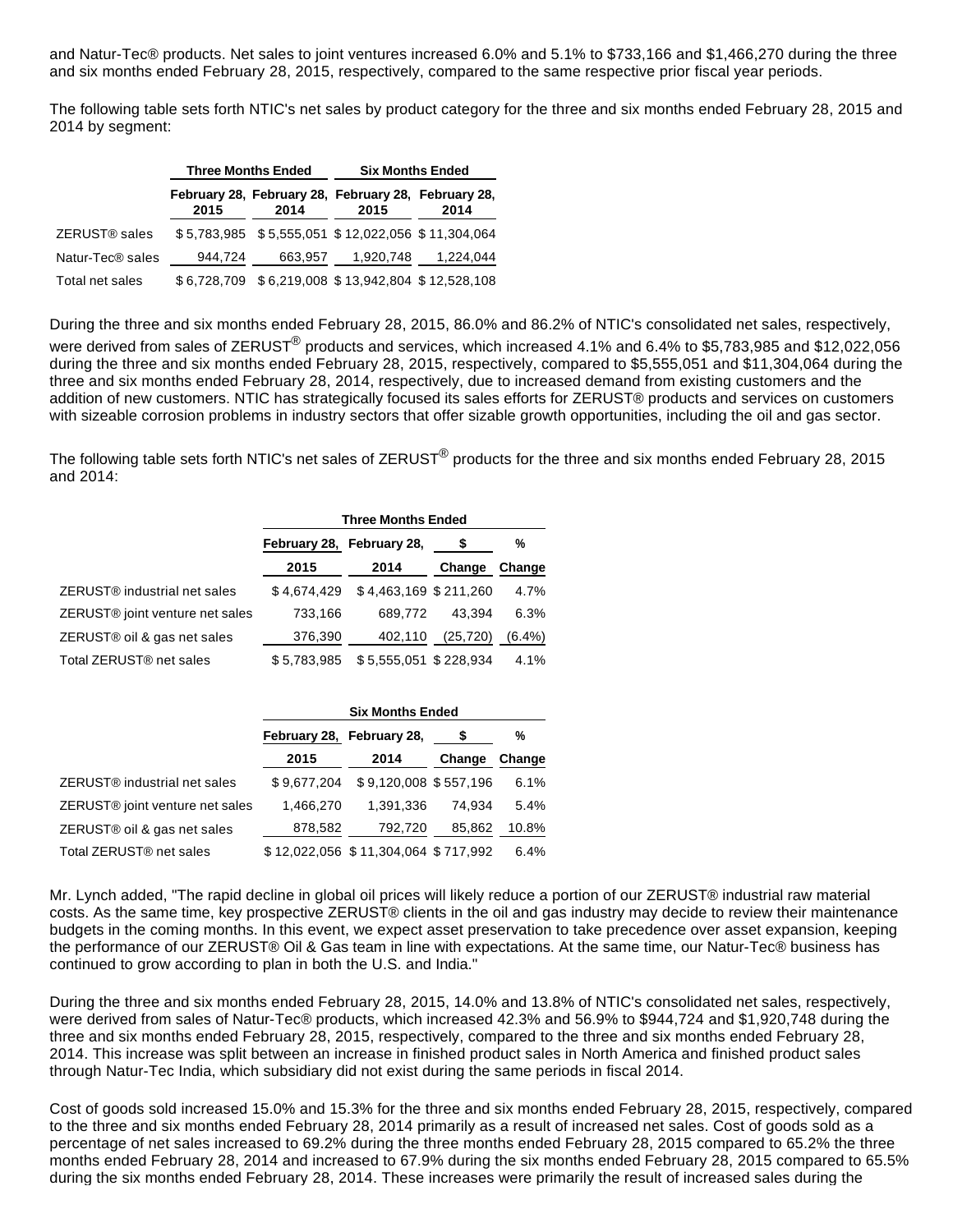current fiscal year periods of Natur-Tec® products which carry lower margins than other traditional ZERUST® products. NTIC anticipates that due to the change in China operations, NTIC's costs of goods sold will increase in future periods compared to the prior fiscal year periods.

NTIC's total operating expenses increased to \$8,912,864 during the six months ended February 28, 2015 compared to \$8,141,229 for the six months ended February 28, 2014 primarily as a result of expenses related to the formation and establishment of NTIC China and the termination of NTIC's joint venture relationship in China. NTIC incurred \$883,000 of direct expenses during the six months ended February 28, 2015 related to the termination of its joint venture agreements with Tianjin Zerust and the formation of NTIC China. These expenses consisted primarily of legal expenses and personnel expenses associated with the establishment of the subsidiary and the hiring of new personnel.

Net income attributable to NTIC decreased 53.3% to \$879,621, or \$0.19 per diluted common share, for the six months ended February 28, 2015 compared to \$1,883,360, or \$0.41 per diluted common share, for the six months ended February 28, 2014.

As of February 28, 2015, NTIC's working capital was \$17,839,603, including \$3,365,389 in cash and cash equivalents and \$3,524,985 in available for sale securities, compared to \$17,853,311 at August 31, 2014, including \$2,477,017 in cash and cash equivalents and \$5,519,766 in available for sale securities.

### **Outlook**

For the fiscal year ending August 31, 2015, NTIC continues to expect its net sales to be in the estimated range of \$32 to \$34 million; however, there are still significant uncertainties in this estimate due to the recent formation and establishment of NTIC China. NTIC anticipates that it will be in a position to better update its net sales guidance after its third quarter of fiscal 2015. NTIC expects net income of between \$2.8 to \$3.1 million, or between \$0.62 and \$0.68 per diluted share, but this estimate is also subject to significant uncertainties related to NTIC's new operations in China. NTIC anticipates updating this guidance as well after its third quarter of fiscal 2015.

### **Conference Call and Webcast**

NTIC will host a conference call today at 8:00 a.m. Central Time to review its results of operations for the second quarter of fiscal 2015 and its future outlook, followed by a question and answer session. The conference call will be available to interested parties through a live audio webcast available through NTIC's website at [www.ntic.com](http://www.globenewswire.com/newsroom/ctr?d=10127888&l=16&a=www.ntic.com&u=http%3A%2F%2Fwww.ntic.com) or [http://ir.ntic.com/events.cfm](http://www.globenewswire.com/newsroom/ctr?d=10127888&l=16&u=http%3A%2F%2Fir.ntic.com%2Fevents.cfm) where the webcast will be archived and accessible for at least 12 months. The dial-in number for the conference call is (877) 670-9779 and the confirmation code is 19902832.

## **About Northern Technologies International Corporation**

Northern Technologies International Corporation develops and markets proprietary environmentally beneficial products and services in over 60 countries either directly or via a network of subsidiaries, joint ventures, independent distributors and agents. NTIC's primary business is corrosion prevention marketed primarily under the ZERUST® brand. NTIC has been selling its proprietary ZERUST® rust and corrosion inhibiting products and services to the automotive, electronics, electrical, mechanical, military and retail consumer markets, for over 40 years, and in recent years has targeted and expanded into the oil and gas industry. NTIC offers worldwide on-site technical consulting for rust and corrosion prevention issues. NTIC's technical service consultants work directly with the end users of NTIC's products to analyze their specific needs and develop systems to meet their technical requirements. NTIC also markets and sells a portfolio of bio-based and biodegradable polymer resins and finished products marketed under the Natur-Tec® brand.

## **Forward-Looking Statements**

Statements contained in this press release that are not historical information are forward-looking statements as defined within the Private Securities Litigation Reform Act of 1995. Such statements include NTIC's expectations regarding its financial guidance for fiscal 2015, NTIC's anticipated continued strong growth in its business units and China, the effect of declining global oil prices on raw material costs and sales of NTIC's oil and gas products and other statements that can be identified by words such as "believes," "continues," "expects," "anticipates," "intends," "potential," "outlook," "will," "may,""would," "should," "guidance" or words of similar meaning, the use of future dates and any other statements that are not historical facts. Such forward-looking statements are based upon the current beliefs and expectations of NTIC's management and are inherently subject to risks and uncertainties that could cause actual results to differ materially from those projected or implied. Such potential risks and uncertainties include, but are not limited to, in no particular order: the effect on NTIC's business and operating results of the termination of NTIC's joint venture relationship in China and NTIC's decision sell its products and services directly in China; the ability of NTIC China to achieve significant sales; costs and expenses incurred by NTIC in connection with its pending litigation against its former Chinese joint venture partner and the anticipated liquidation of Tianjin Zerust; NTIC's dependence on the success of its joint ventures and fees and dividend distributions that NTIC receives from them; NTIC's relationships with its joint ventures and its ability to maintain those relationships; NTIC's dependence on its joint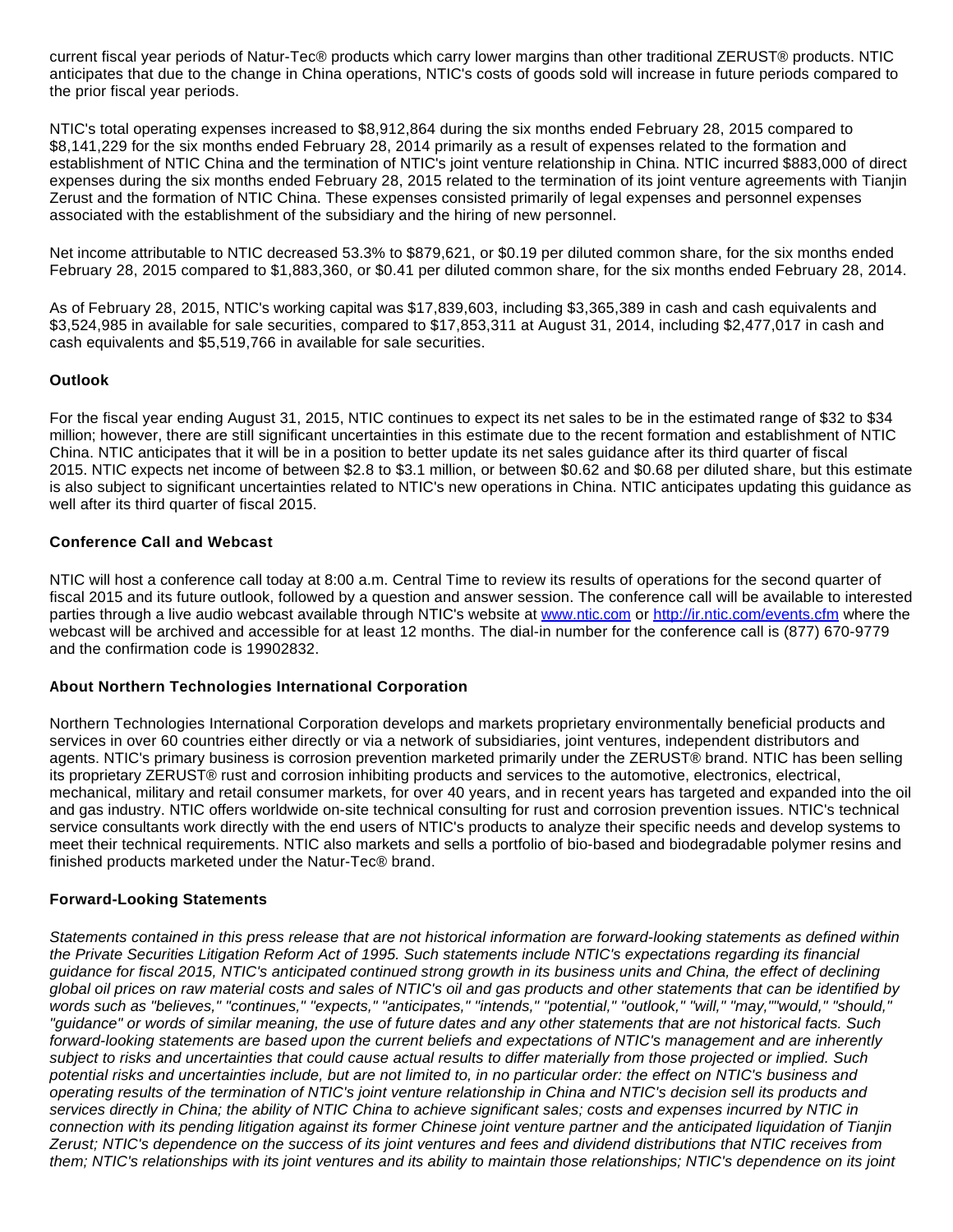venture in Germany in particular due to its significance and the effect of a termination of this or NTIC's other joint ventures on NTIC's business and operating results; risks related to the European sovereign debt crisis, economic slowdown and political unrest; risks associated with NTIC's international operations; exposure to fluctuations in foreign currency exchange rates; the health of the U.S. and worldwide economies, including in particular the U.S. automotive industry; the level of growth in NTIC's markets; NTIC's investments in research and development efforts; acceptance of existing and new products; timing of NTIC's receipt of purchase orders under supply contracts; variability in sales to Petrobras and other customers and the effect on NTIC's quarterly financial results; increased competition; the costs and effects of complying with changes in tax, fiscal, government and other regulatory policies, including rules relating to environmental, health and safety matters; potential litigation; and NTIC's reliance on its intellectual property rights and the absence of infringement of the intellectual property rights of others. More detailed information on these and additional factors which could affect NTIC's operating and financial results is described in the company's filings with the Securities and Exchange Commission, including its most recent annual report on Form 10-K and quarterly reports on Form 10-Q. NTIC urges all interested parties to read these reports to gain a better understanding of the many business and other risks that the company faces. Additionally, NTIC undertakes no obligation to publicly release the results of any revisions to these forward-looking statements, which may be made to reflect events or circumstances occurring after the date hereof or to reflect the occurrence of unanticipated events.

#### **NORTHERN TECHNOLOGIES INTERNATIONAL CORPORATION AND SUBSIDIARIES**

#### **CONSOLIDATED BALANCE SHEETS AS OF FEBRUARY 28, 2015 (UNAUDITED)**

**AND AUGUST 31, 2014 (AUDITED)**

|                                                                                                                                            | February 28,<br>2015 | August 31,<br>2014 |
|--------------------------------------------------------------------------------------------------------------------------------------------|----------------------|--------------------|
| <b>ASSETS</b>                                                                                                                              |                      |                    |
| <b>CURRENT ASSETS:</b>                                                                                                                     |                      |                    |
| Cash and cash equivalents                                                                                                                  | \$3,365,389          | \$2,477,017        |
| Available for sale securities                                                                                                              | 3,524,985            | 5,519,766          |
| Receivables:                                                                                                                               |                      |                    |
| Trade excluding joint ventures, less allowance for doubtful accounts of \$40,000 at February 28, 2015<br>and August 31, 2014, respectively | 3,623,418            | 3,596,247          |
| Trade joint ventures                                                                                                                       | 784,732              | 951,286            |
| Fees for services provided to joint ventures                                                                                               | 1,484,058            | 2,612,899          |
| Income taxes                                                                                                                               | 275,352              | 762                |
| Inventories                                                                                                                                | 5,981,435            | 5,961,399          |
| Prepaid expenses                                                                                                                           | 551,816              | 411,226            |
| Deferred income taxes                                                                                                                      | 789,364              | 789,364            |
| Total current assets                                                                                                                       | 20,380,549           | 22,319,966         |
| PROPERTY AND EQUIPMENT, NET                                                                                                                | 7,091,428            | 6,477,987          |
| <b>OTHER ASSETS:</b>                                                                                                                       |                      |                    |
| Investments in joint ventures                                                                                                              | 18,377,038           | 22,961,989         |
| Investments at carrying value                                                                                                              | 1,883,668            |                    |
| Deferred income taxes                                                                                                                      | 943,279              | 943,279            |
| Patents and trademarks, net                                                                                                                | 1,260,574            | 1,197,700          |
| Other                                                                                                                                      | 167,965              | 156,854            |
| Total other assets                                                                                                                         | 22,632,524           | 25,259,822         |
| <b>Total assets</b>                                                                                                                        | \$50,104,501         | \$54,057,775       |
| <b>LIABILITIES AND EQUITY</b>                                                                                                              |                      |                    |
| <b>CURRENT LIABILITIES:</b>                                                                                                                |                      |                    |
| Accounts payable                                                                                                                           | \$1,543,721          | \$2,225,029        |
| <b>Accrued liabilities:</b>                                                                                                                |                      |                    |
| Payroll and related benefits                                                                                                               | 554,774              | 1,847,246          |

Deferred joint venture royalties 288,000 288,000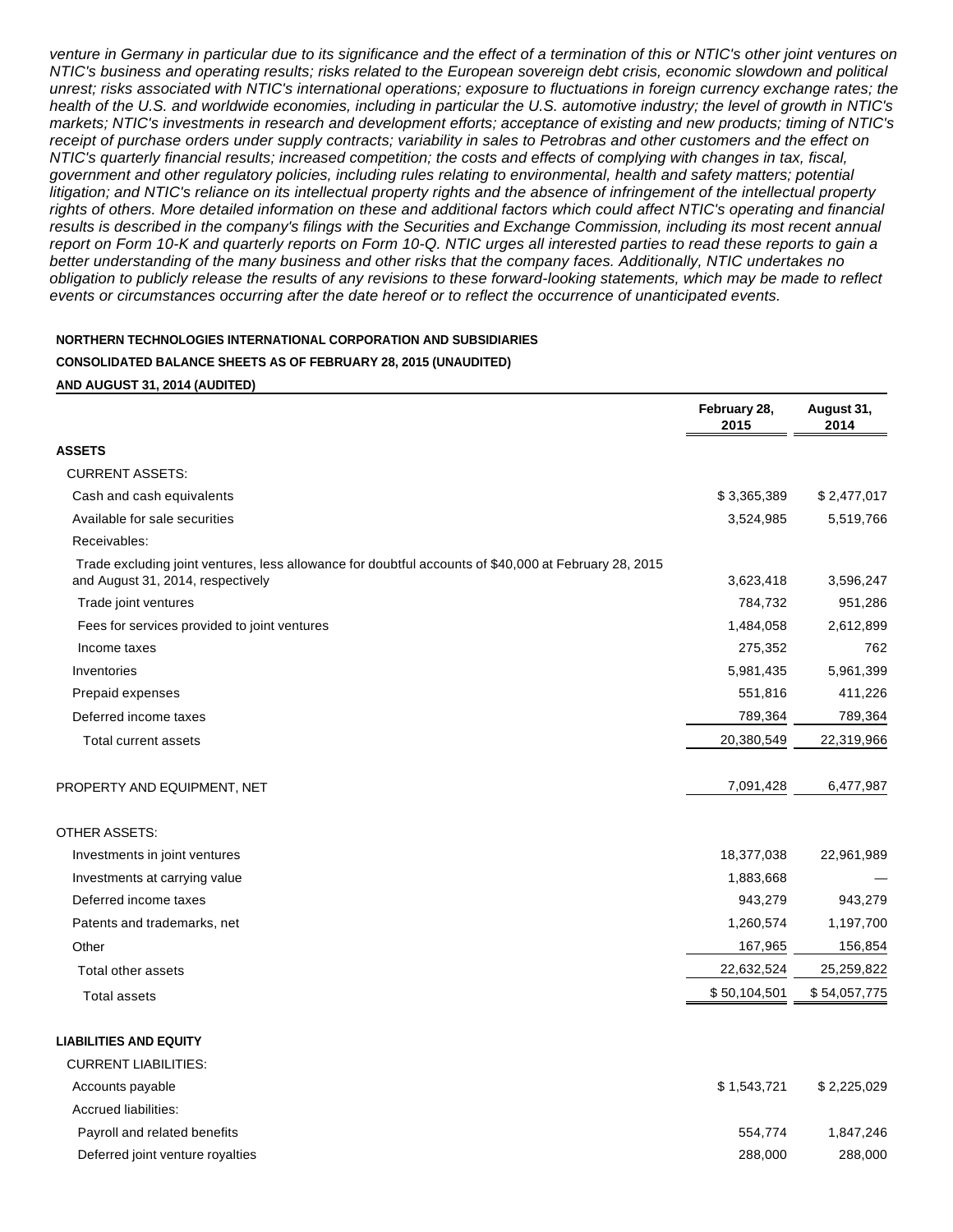| Other                                                                                                                                   | 154,451      | 106,380      |
|-----------------------------------------------------------------------------------------------------------------------------------------|--------------|--------------|
| Total current liabilities                                                                                                               | 2,540,946    | 4,466,655    |
|                                                                                                                                         |              |              |
| <b>COMMITMENTS AND CONTINGENCIES</b>                                                                                                    |              |              |
| EQUITY:                                                                                                                                 |              |              |
| Preferred stock, no par value; authorized 10,000 shares; none issued and outstanding                                                    |              |              |
| Common stock, \$0.02 par value per share; authorized 10,000,000 shares; issued and outstanding<br>4,523,160 and 4,504,552, respectively | 90,463       | 90,092       |
| Additional paid-in capital                                                                                                              | 13,059,404   | 12,676,546   |
| Retained earnings                                                                                                                       | 33,612,921   | 32,733,300   |
| Accumulated other comprehensive (loss) income                                                                                           | (2,719,047)  | 253,925      |
| Stockholders' equity                                                                                                                    | 44,043,141   | 45,753,863   |
| Non-controlling interest                                                                                                                | 3,519,814    | 3,837,257    |
| Total equity                                                                                                                            | 47,563,555   | 49,591,120   |
| Total liabilities and equity                                                                                                            | \$50,104,501 | \$54,057,775 |

# **NORTHERN TECHNOLOGIES INTERNATIONAL CORPORATION AND SUBSIDIARIES CONSOLIDATED STATEMENTS OF OPERATIONS (UNAUDITED) FOR THE THREE AND SIX MONTHS ENDED FEBRUARY 28, 2015 AND 2014**

|                                                | <b>Three Months Ended</b> |                      | <b>Six Months Ended</b> |                      |
|------------------------------------------------|---------------------------|----------------------|-------------------------|----------------------|
|                                                | February 28,<br>2015      | February 28,<br>2014 | February 28,<br>2015    | February 28,<br>2014 |
| <b>NET SALES:</b>                              |                           |                      |                         |                      |
| Net sales, excluding joint ventures            | \$5,995,543               | \$5,527,366          | \$12,476,534            | \$11,132,384         |
| Net sales, to joint ventures                   | 733,166                   | 691,642              | 1,466,270               | 1,395,724            |
| Total net sales                                | 6,728,709                 | 6,219,008            | 13,942,804              | 12,528,108           |
| Cost of goods sold                             | 4,657,740                 | 4,051,833            | 9,464,351               | 8,209,864            |
| Gross profit                                   | 2,070,969                 | 2,167,175            | 4,478,453               | 4,318,244            |
| JOINT VENTURE OPERATIONS:                      |                           |                      |                         |                      |
| Equity in income of joint ventures             | 1,474,649                 | 1,395,451            | 3,081,332               | 2,823,199            |
| Fees for services provided to joint ventures   | 994,860                   | 2,057,671            | 3,128,530               | 4,167,319            |
| Total joint venture operations                 | 2,469,509                 | 3,453,122            | 6,209,862               | 6,990,518            |
| <b>OPERATING EXPENSES:</b>                     |                           |                      |                         |                      |
| Selling expenses                               | 1,339,441                 | 1,291,316            | 2,734,328               | 2,610,202            |
| General and administrative expenses            | 1,552,861                 | 1,209,933            | 3,091,123               | 2,597,429            |
| Expenses incurred in support of joint ventures | 656,127                   | 366,469              | 1,183,244               | 695,733              |
| Research and development expenses              | 854,256                   | 1,099,345            | 1,904,169               | 2,237,865            |
| Total operating expenses                       | 4,402,685                 | 3,967,063            | 8,912,864               | 8,141,229            |
| OPERATING INCOME                               | 137,793                   | 1,653,234            | 1,775,451               | 3,167,533            |
| <b>INTEREST INCOME</b>                         | 2,434                     | 2,570                | 17,561                  | 4,359                |
| <b>INTEREST EXPENSE</b>                        | (3,223)                   | (11, 976)            | (8, 228)                | (25, 646)            |
| OTHER INCOME                                   | 2,145                     |                      | 2,145                   |                      |